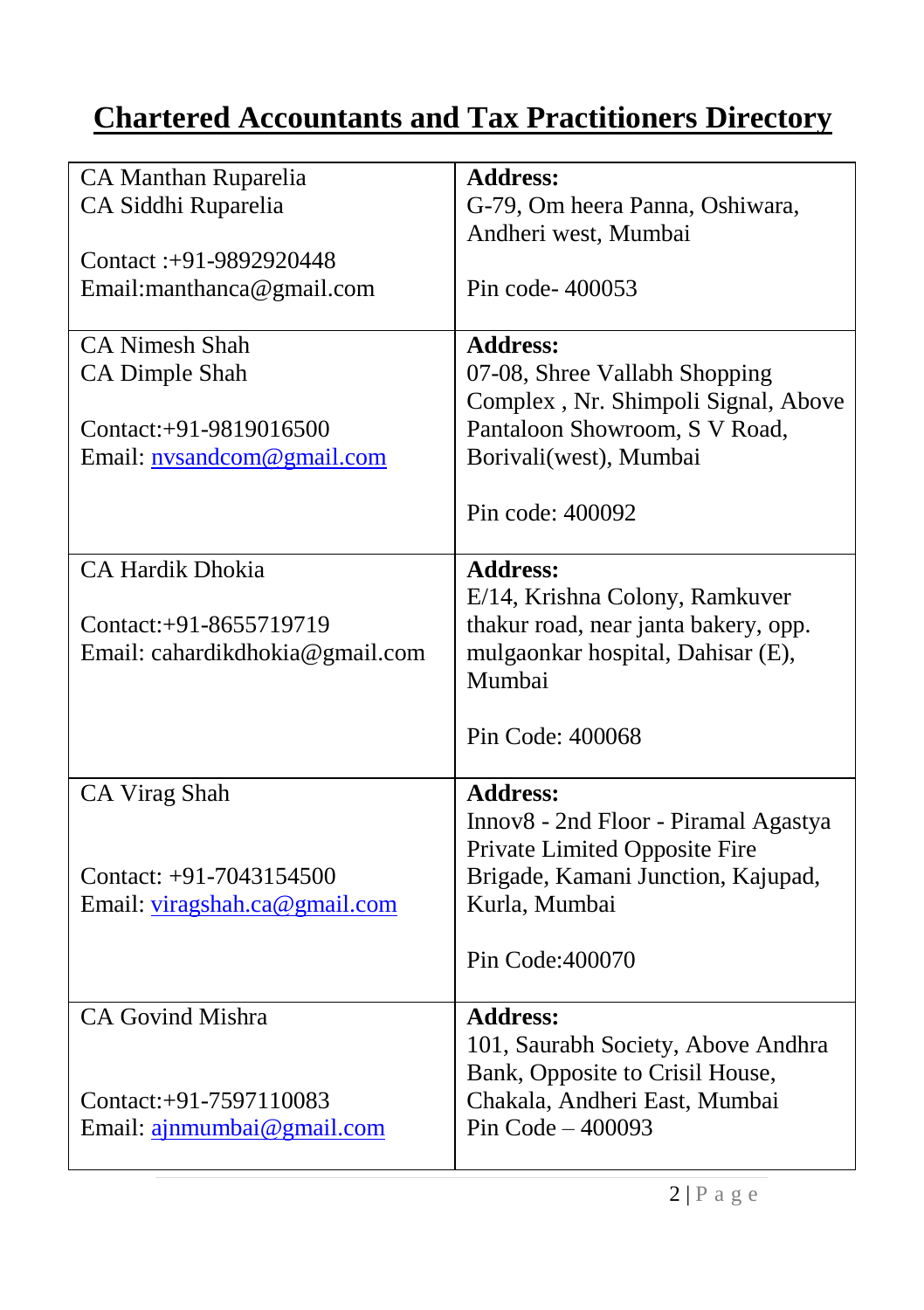| Dilip Parekh                      | <b>Address:</b>                                                         |
|-----------------------------------|-------------------------------------------------------------------------|
|                                   | 101, Solitaire, NL Complex,                                             |
| Contact: $+91 - 9324640352$       | Dahisar East, Mumbai                                                    |
| Email: Info@ddpcpl.com            |                                                                         |
|                                   | Pin code: 400068                                                        |
| <b>CA Deepesh Sawant</b>          | <b>Address:</b>                                                         |
|                                   | 113 Ruby Industrial Estate, C/o Daraz                                   |
| Contact: +91-9967504276           | Pvt Ltd, Next to Bank of Baroda,                                        |
| Email: cadeepesh.sawant@gmail.com | Evershine Mall, Malad West, Mumbai                                      |
|                                   | Pin code: 400064                                                        |
|                                   |                                                                         |
| <b>CA Pratik Chheda</b>           | <b>Address:</b>                                                         |
|                                   | Shop No. 16, Ruia Market, Nivetia                                       |
| Contact: $+91 - 9867060221$       | Road, Malad East, Mumbai                                                |
| Email: capratikchheda@gmail.com   |                                                                         |
|                                   | Pin code: 400097                                                        |
|                                   | <b>Address:</b>                                                         |
| <b>CA Satish Nagre</b>            |                                                                         |
| Contact: +91-9321262265           | A-1, Nirman CHSL, Ranisati Nagar,<br>Off SV Road, Opp. SBI, Malad West, |
| Email: staff.sna@gmail.com        | Mumbai                                                                  |
|                                   |                                                                         |
|                                   | Pin code: 400064                                                        |
|                                   |                                                                         |
| <b>CA Santosh Shinde</b>          | <b>Address:</b>                                                         |
|                                   | 19, Andheri Universal Industrial                                        |
| Contact: +91-9870838356           | Premises, 57 JP Road, Andheri West,                                     |
| Email: sshinde@dsknassociates.com | Mumbai                                                                  |
|                                   | Pin code: 400058                                                        |
|                                   |                                                                         |
| CA Niraj Gupta                    | <b>Address:</b>                                                         |
|                                   | 16, Khatau Building, Alkesh Dinesh                                      |
| Contact: +91-9820101393           | Mody Marg, Opp. BSE, Fort Mumbai                                        |
| Email: niraj@guptarustagi.com     |                                                                         |
|                                   | Pin code: 400023                                                        |
|                                   |                                                                         |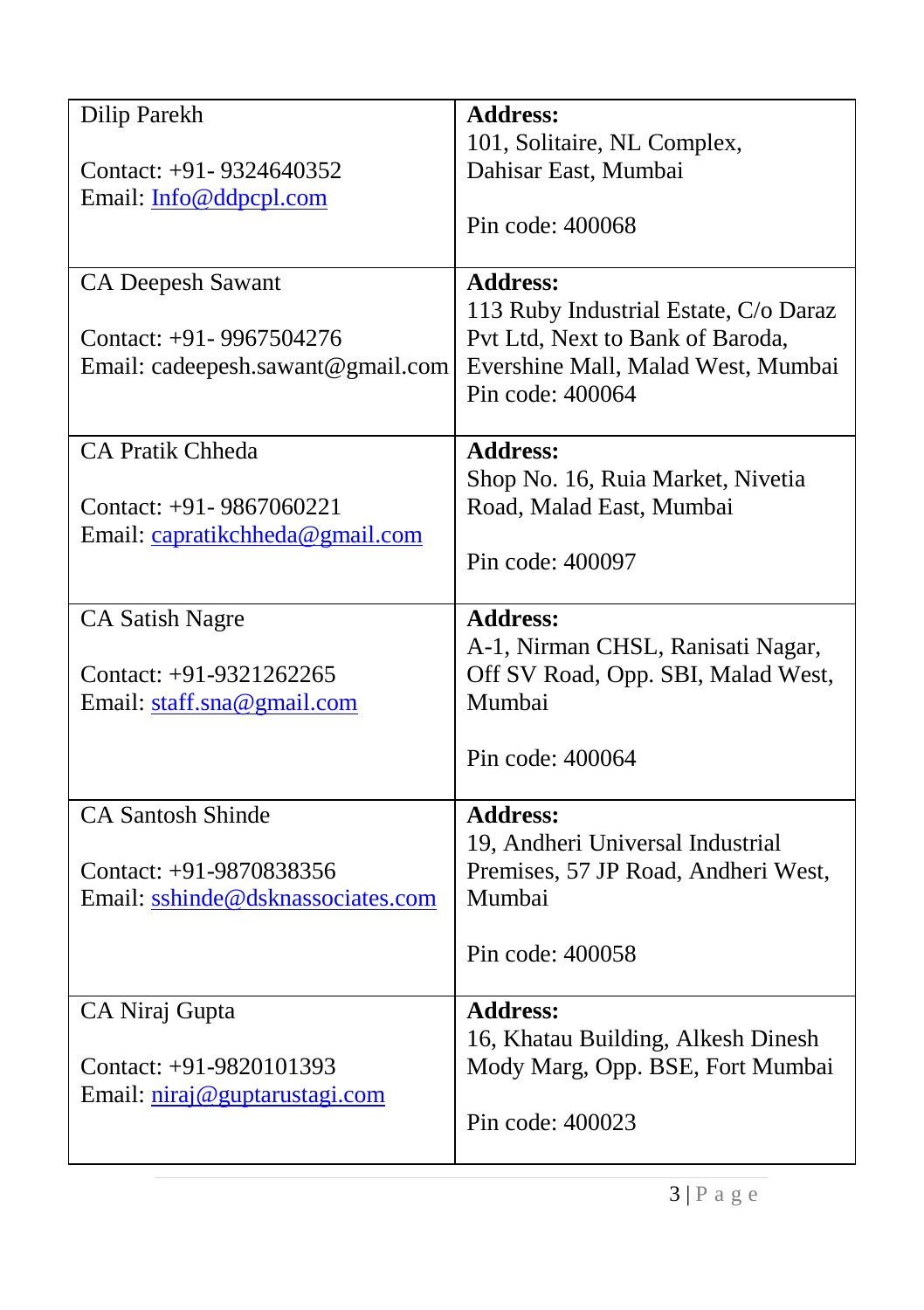| CA Niraj Gupta                                   | <b>Address:</b><br>620, Golderest Business Park, LBS                  |
|--------------------------------------------------|-----------------------------------------------------------------------|
| Contact: +91-9820101393                          | Road, Ghatkopar West, Mumbai                                          |
| Email: niraj@guptarustagi.com                    | Pin code: 400023                                                      |
| <b>CA Hardik Shah</b>                            | <b>Address:</b><br>G-102, Neelambuj, Kamal Apartment,                 |
| Contact: +91-9773445787                          | Shankar Lane, Kandivali West,                                         |
| Email: hardik@hamca.in                           | Mumbai                                                                |
|                                                  | Pincode: 400067                                                       |
| CA Mahesh Darji                                  | <b>Address:</b>                                                       |
| Contact: +91-9769361946                          | 202, Kaveri Building, New<br>Chikhalwadio, Slater Road, Tardeo,       |
| Email: maheshadarji@gmail.com                    | Mumbai                                                                |
|                                                  |                                                                       |
|                                                  | Pincode: 400007                                                       |
| CA Paridhi Bumb                                  | <b>Address:</b>                                                       |
| Contact: +91-9619851694                          | 205, Kshitij, Opp Andheri Sports<br>Complex, Near Azad Nagar Metro    |
| Email: paridhi109@gmail.com                      | Station, Veera Desai Road,                                            |
|                                                  | Andheri West, Mumbai                                                  |
|                                                  | Pincode: 400053                                                       |
| <b>CA Tushar Bhatt</b>                           | <b>Address:</b>                                                       |
|                                                  | 302, J.K. Chamber, Plot No.76,                                        |
| Contact:+91-9322245386<br>Email:tbcous@yahoo.com | Sector -17, Vashi, Navi Mumbai<br>Pincode: 400703                     |
|                                                  |                                                                       |
| <b>CA Bhavesh Shah</b>                           | <b>Address:</b>                                                       |
| Contact:+91-9821079625                           | 1103, Ashok Heights, Old Nagardas<br>cross Road, Andheri East, Mumbai |
| Email: bhaveshpshah1@gmail.com                   | Pin $code-400069$                                                     |
|                                                  |                                                                       |